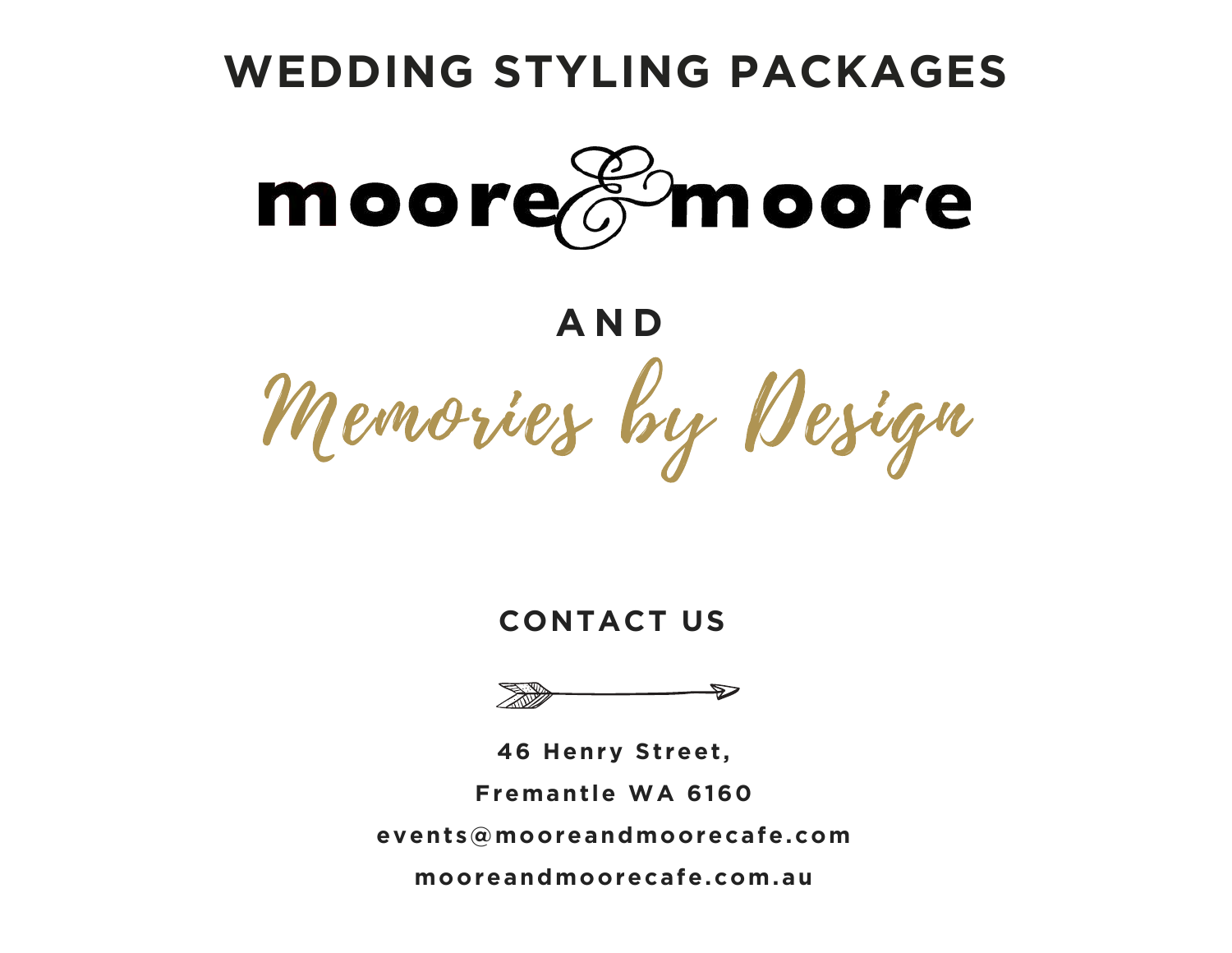Simply beautiful Wedding Styling Packages to make your day extra special



Tailored to your specific needs, no matter how much or how little you need us to do



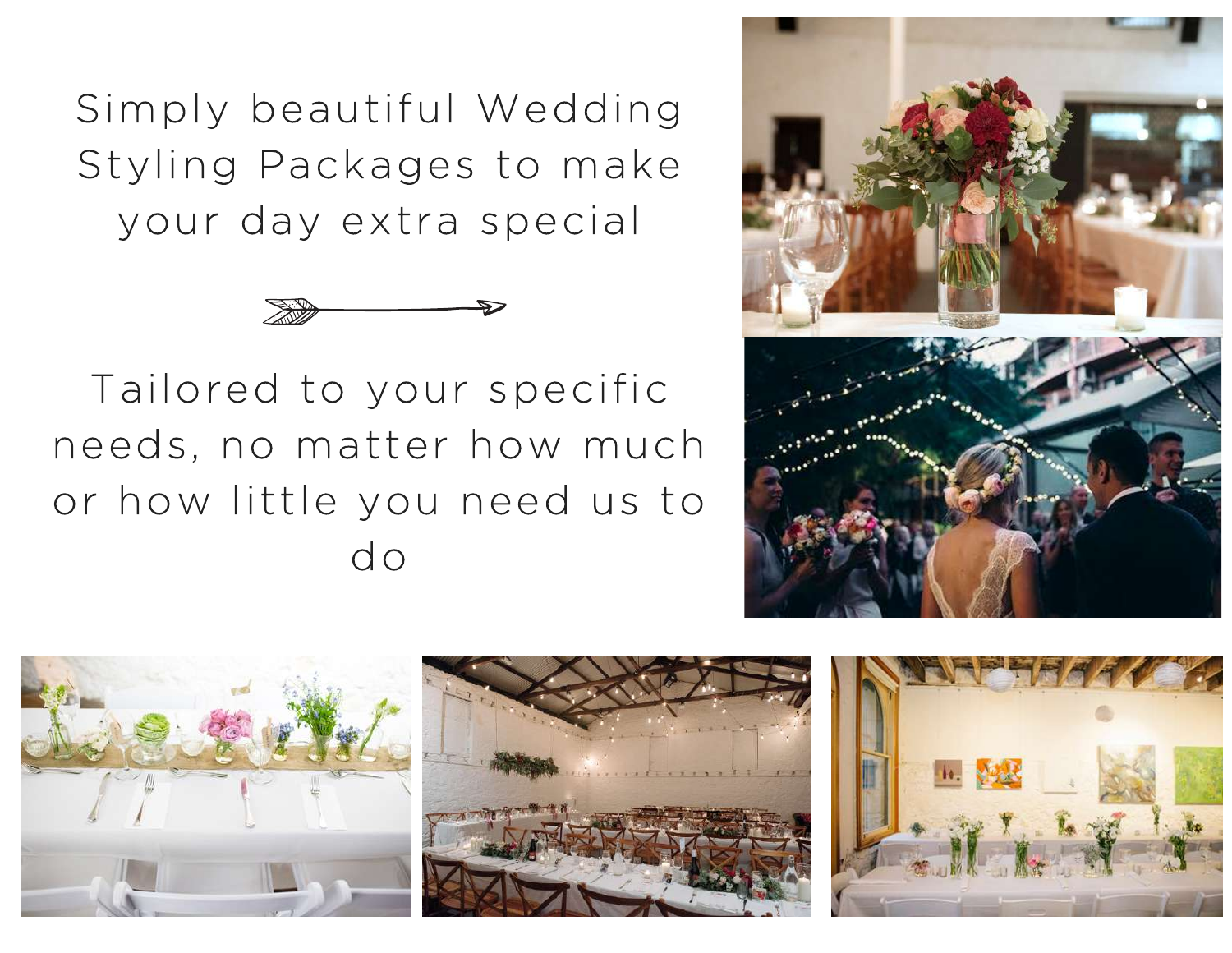# **Ceremony styling**

**OPTION ONE \$500**



**INCLUSIONS**

**20 white chairs**

**Ladder arbour**

**Jars with candles**

**Aisle carpet runner**

**Signing table**

**OPTION TWO \$700**



**INCLUSIONS**

**20 Tiffany chairs**

**Ladder arbour**

**Jars with candles**

**Aisle carpet runner**

**Signing table**

**OPTION THREE \$770**



**INCLUSIONS**

**20 Brentwood or**

**Crossback wood**

**chairs**

**Ladder arbour**

**Jars with candles**

**Aisle carpet runner**

**Signing table**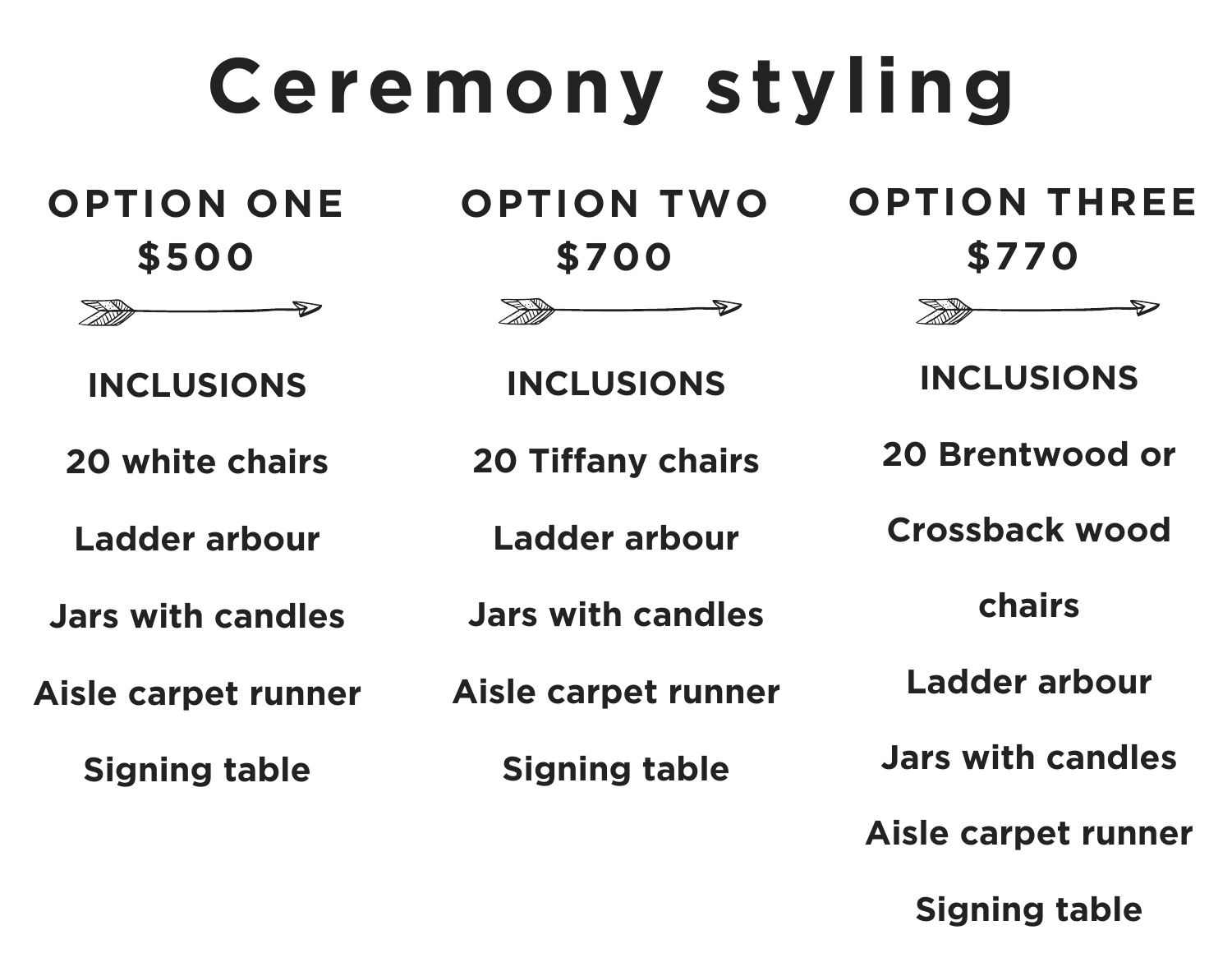# **ADDITIONAL STYLING OPTIONS**

**WISHING WELL WELCOME SIGN ARBOUR**





**Beautiful three tier**

**vintage suitcase**

**OR**

**Gorgeous ornate**

**birdcage**



 $\Rightarrow$ 

**More décor available upon request**

**Personalised blackboard 'Welcome' sign on easel**



**Selection of doilies**

**available in different colours and sizes**





**Wooden arbour with macramé curtain OR Hanging boho backdrop DOILIES**

**LANTERNS**



**Tall black lanterns for pillar candles**